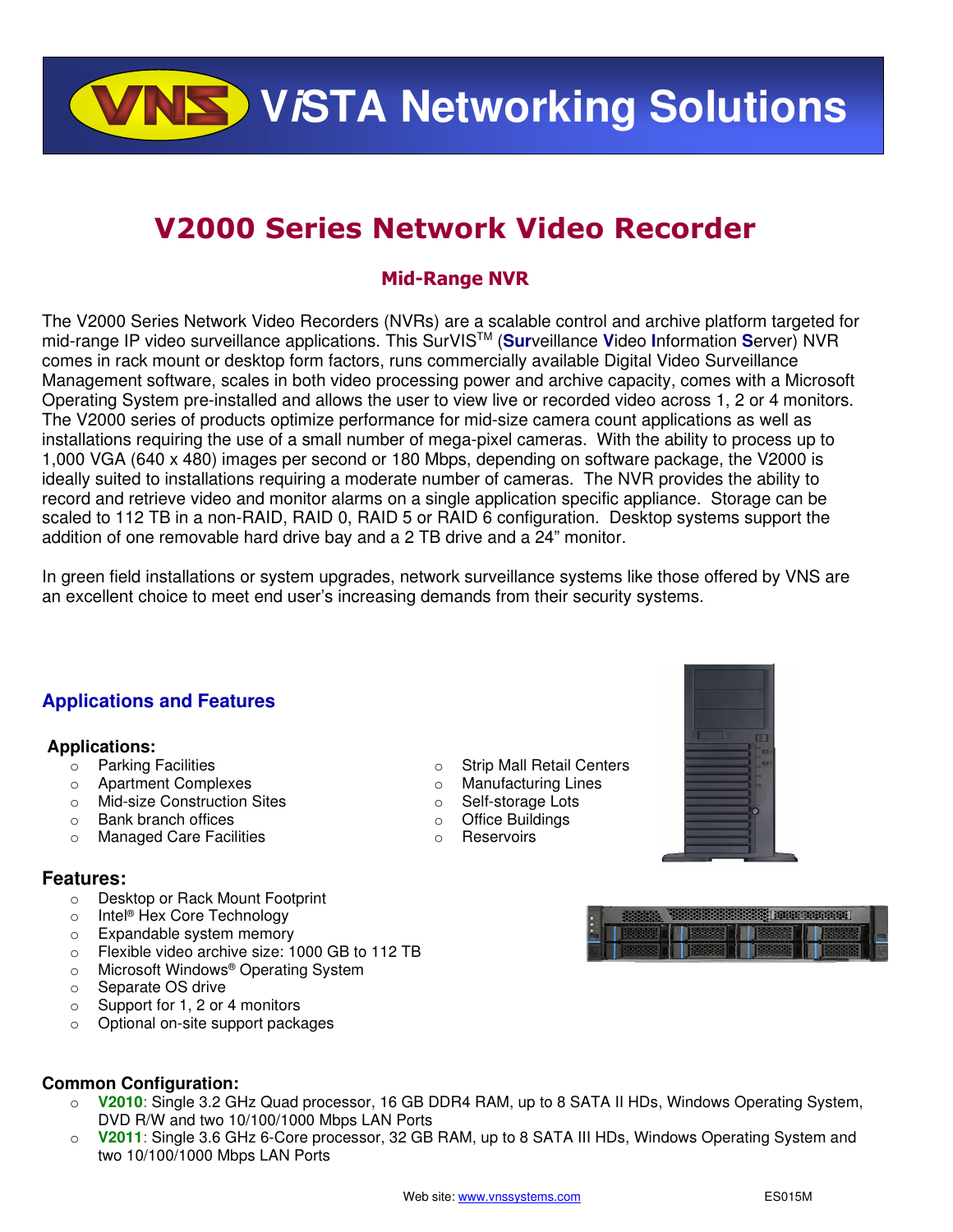# **Specifications:**

### **SUPPLIED ACCESSORIES**

| Power Cable | 1-3 USA Standard 117VAC, 3 prongs, 6ft |
|-------------|----------------------------------------|
| Keyboard    | 1 Basic Keyboard PS/2, Microsoft       |
| Mouse       | 1 USB/PS2, Scroll Wheel, 3 Button      |
| Restore     | All original installation discs        |
| Rail Kit    | Rack mount systems only                |

### **SYSTEM**

| Processor(s)                    | Intel $\textcircled{\tiny{B}}$ i5 6-Core                   |
|---------------------------------|------------------------------------------------------------|
| Internal Memory                 | 32 GB DDR4 RAM 2133 MHz                                    |
| <b>Operating System</b>         | Windows 10 Professional x64 Edition or Windows 2019 Server |
| <b>Operating System Storage</b> | 500 GB SSD with RAID 1 Option                              |
| <b>Video Archive Capacity</b>   | Up to 112 TB SATA III                                      |
| <b>RAID Level</b>               | None, 0, 1, 5 or 6                                         |
| Network Interface               | 2 Gigabit Ethernet RJ-45 (1000BaseT)                       |
| <b>Auxiliary Interfaces</b>     | USB 3.0 and 2.0 Ports                                      |
| Maintenance                     | Optional: On-site Next Business Day                        |
| Maintenance Upgrade             | 4 Hour response 24x7 years 1 thru 5                        |

### **VIDEO**

| CIF Processing Equivalent | Up to 1000 VGA /sec* or 180 Mbps                                  |
|---------------------------|-------------------------------------------------------------------|
| Resolution                | QCIF to mega-pixel based camera spec                              |
| Display                   | 1, 2 or 4 monitor outputs available (must be specified at time of |
|                           | order)                                                            |

### **ENVIRONMENTAL**

| ________________________ |                                                                                                                       |
|--------------------------|-----------------------------------------------------------------------------------------------------------------------|
| )ners<br>чашк            | $95^\circ$<br>$(50^{\circ}$ to .<br>90%<br>325<br>$R\%$<br>-condensing)<br>(non-c<br>_t∩<br>- ∪″،<br>$-1$<br>т∩<br>ັບ |
| Storage                  | 158º<br>70º<br>(-40º<br>95%<br>(non-condensing)<br>. t∩<br>to<br>to<br>$\mathbf{r}$<br>-4⊾                            |

### **PHYSICAL**

### **CASE B**

| Form Factor         | Mid-Tower Desk Top with 4 Hot Swappable Storage Bays |
|---------------------|------------------------------------------------------|
| Power Supply        | 650 Watt                                             |
| Cooling             | $1 \times 92$ mm                                     |
| Dimensions          | (HxWxD) 16 x 7 x 20.9in. (427 x 178 x 531 mm)        |
| Unit Weight (gross) | Approximately 50 lbs (22.7 kg.)                      |

### **CASE C**

| Form Factor         | Mid-Tower Desk Top with 4 Hot Swappable Storage Bays |
|---------------------|------------------------------------------------------|
| Power Supply        | 650 Watt 1+1 Redundant                               |
| Cooling             | 1 x 120 mm (Rear) & 2 x 120 mm (Middle) Fans         |
| <b>Dimensions</b>   | (HxWxD) 16.7 x 8.7 x 24.4 in. (425 x 220 x 620 mm)   |
| Unit Weight (gross) | Approximately 50 lbs (22.7 kg.)                      |

### **CASE D**

| Form Factor         | Mid-Tower Desk Top with 8 Hot Swappable Storage Bays |
|---------------------|------------------------------------------------------|
| Power Supply        | 650 Watt                                             |
| Cooling             | 1 x 120 mm (Rear) & 2 x 120 mm (Middle) Fans         |
| <b>Dimensions</b>   | (HxWxD) 16.7 x 8.7 x 24.4 in. (425 x 220 x 620 mm)   |
| Unit Weight (gross) | Approximately 50 lbs (22.7 kg.)                      |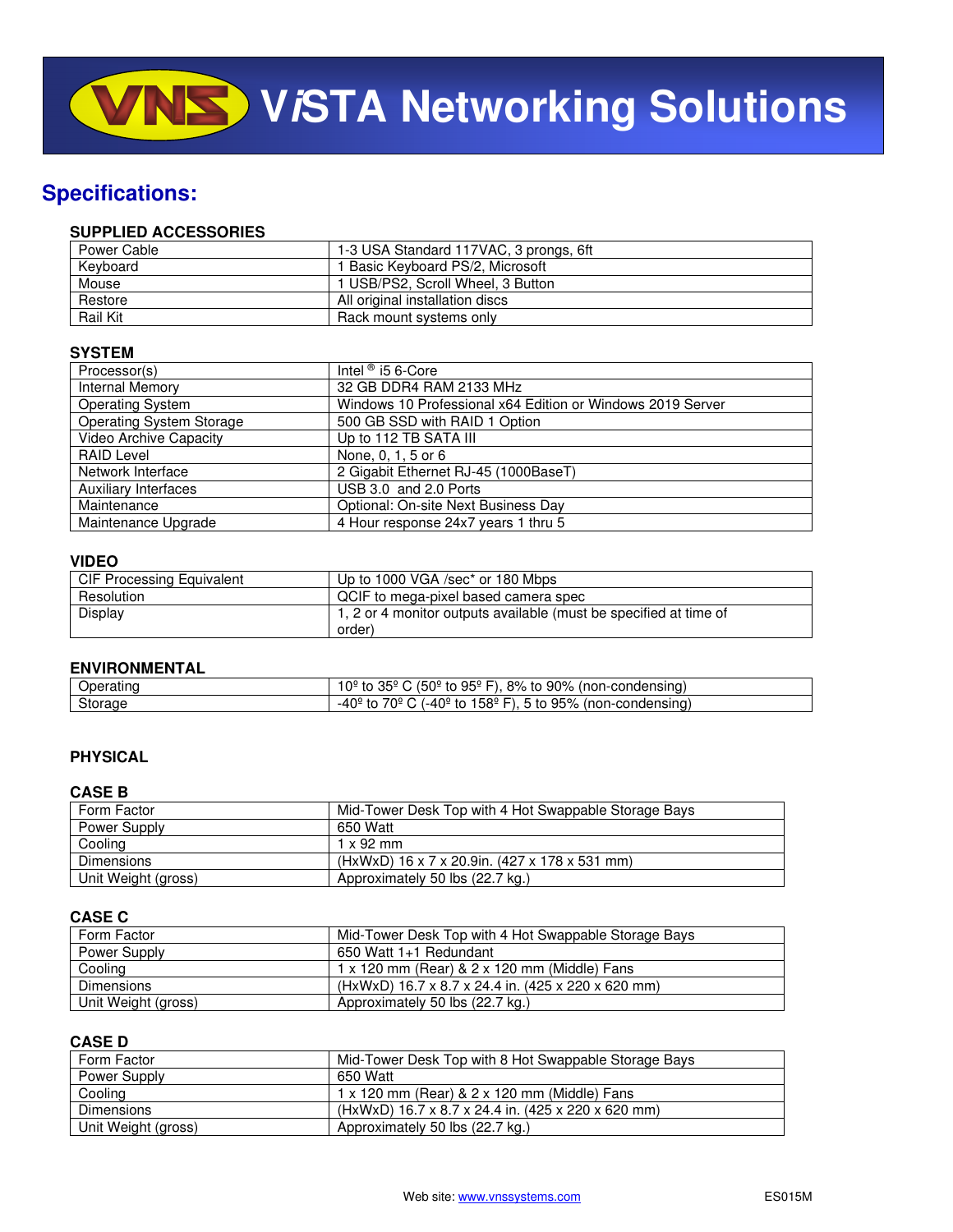# **VINS** VISTA Networking Solutions

### **CASE E**

| Form Factor         | Mid-Tower Desk Top with 8 Hot Swappable Storage Bays |
|---------------------|------------------------------------------------------|
| Power Supply        | 650 Watt 1+1 Redundant                               |
| Cooling             | 1 x 120 mm (Rear) & 2 x 120 mm (Middle) Fans         |
| Dimensions          | (HxWxD) 16.7 x 8.7 x 24.4 in. (425 x 220 x 620 mm)   |
| Unit Weight (gross) | Approximately 50 lbs (22.7 kg.)                      |

### **CASE L**

| Form Factor         | 2U Rack Mount with 4 Hot Swappable Storage Bays   |
|---------------------|---------------------------------------------------|
| Power Supply        | 500 Watt                                          |
| Cooling             | $4 \times 80$ mm (front)                          |
| Dimensions          | (HxWxD) 3.5 x 16.8 x 25.6 in. (89 x 426 x 650 mm) |
| Unit Weight (gross) | Approximately 60 lbs (27.3 kg.)                   |

#### **CASE M**

| Form Factor         | 2U Rack Mount with 4 Hot Swappable Storage Bays   |
|---------------------|---------------------------------------------------|
| Power Supply        | 650 Watt Redundant                                |
| Cooling             | $4 \times 80$ mm (front)                          |
| <b>Dimensions</b>   | (HxWxD) 3.5 x 16.8 x 25.6 in. (89 x 426 x 650 mm) |
| Unit Weight (gross) | Approximately 60 lbs (27.3 kg.) - Rack Mount      |

### **CASE N**

| Form Factor         | 2U Rack Mount with 8 Hot Swappable Storage Bays      |
|---------------------|------------------------------------------------------|
| Power Supply        | 400 Watt                                             |
| Cooling             | 3 x 80 mm Hot-Swappable Cooling Fans                 |
| Dimensions          | (HxWxD) 3.42 x 17.24 x 21.94 in. (87 x 438 x 557 mm) |
| Unit Weight (gross) | Approximately 65 lbs (29.5 kg.)                      |

### **CASE O**

| Form Factor         | 2U Rack Mount with 8 Hot Swappable Storage Bays      |
|---------------------|------------------------------------------------------|
| Power Supply        | 500 Watt redundant                                   |
| Cooling             | 3 x 80 mm Hot-Swappable Cooling Fans                 |
| <b>Dimensions</b>   | (HxWxD) 3.42 x 17.24 x 21.94 in. (87 x 438 x 557 mm) |
| Unit Weight (gross) | Approximately 65 lbs (29.5 kg.)                      |

### **CASE P**

| Form Factor         | 2U Rack Mount with 12 Hot Swappable Storage Bays     |
|---------------------|------------------------------------------------------|
| Power Supply        | 500 Watt Redundant                                   |
| Cooling             | 3 x 80 mm Hot-Swappable Cooling Fans                 |
| <b>Dimensions</b>   | (HxWxD) 3.42 x 17.24 x 21.94 in. (87 x 438 x 557 mm) |
| Unit Weight (gross) | Approximately 65 lbs (29.5 kg.)                      |